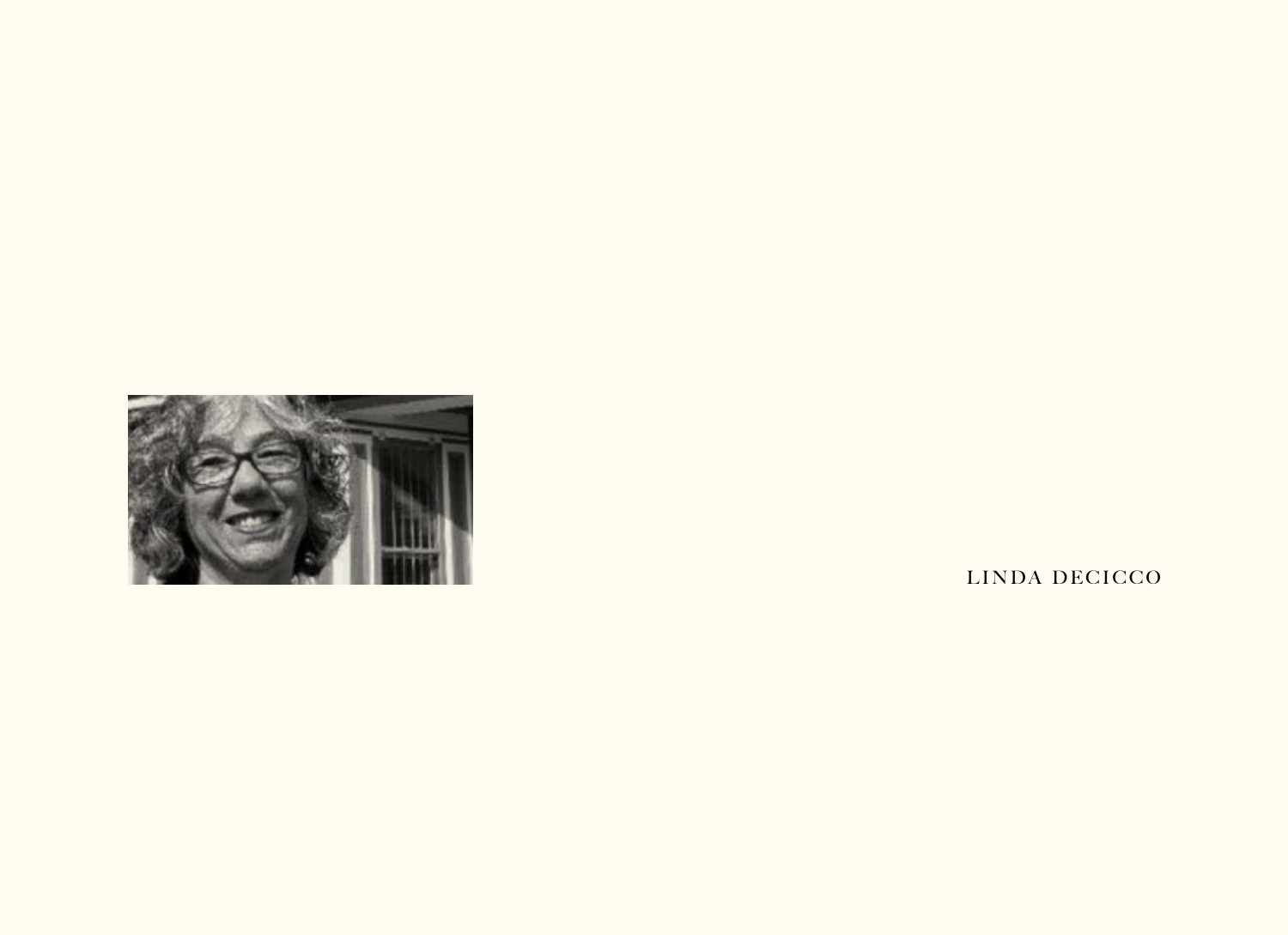## Teganuma decide a contractor de la contractor de la contractor de la contractor de la contractor de la contractor de la contractor de la contractor de la contractor de la contractor de la contractor de la contractor de la

 $\prod$ t's hot as hell. The water looks inviting. Like jumping<br>into her sister's pool back home – smack dab in the **T** t's hot as hell. The water looks inviting. Like jumping middle of the good old U.S. of A. Like running through the sprinkler on America's Chem-lawn carpets. The old lady is watching her two grandsons fishing along Lake Teganuma. It's June in Japan. And they're a long way from home.

The grandmother is wearing a straw hat she bought for just such an occasion. She likes hats. Spends hours trying them on in front of department store mirrors. She has several in her closet. Rarely wears a one. Even this one on this perfect day for a hat will be off her head before long and crumpled back into her purse – a bag stuffed with her Japanese/English dictionary, towels for sitting on the shore, a paperback novel, lipstick, her passport, a wallet, coffee candies, and three rail passes.

Her daughter, heading off to teach at the Japanese university that brought them here, had given her mother the rail passes for the boys and sprayed the three of them with bug spray. These rainy-season mosquitoes – *ka*, such a harmless sounding little word – are growing greedier for blood.

A day of fishing – *tsuri* – was planned despite the weather forecast calling for the hottest day yet. Better heat than rain, which was all that was in store for the rest of the week. June was the rainy season in Japan, and the guidebooks weren't kidding.

The grandmother and the two boys walked the long walk from the Kita-Kashiwa train station to the lake, where they have fished many times in the months they have been in Japan. The walk takes them past large gardens with flowers and vegetables planted in neat rows. Rarely a weed. A few old people – bent over and bowlegged – and no young. A ghost town by day when any of the young ones who still live at home with their parents have boarded trains for Tokyo or other cities that had jobs that didn't involve straw hats and calluses.

Rice paddies – expansive and green – line the highway across from the lake. The grandmother and her daughter have been amazed at how much better the rice tasted in Japan. What was the difference? Another of the many inscrutable puzzles of this place.

At the end of the long walk, the water prettier than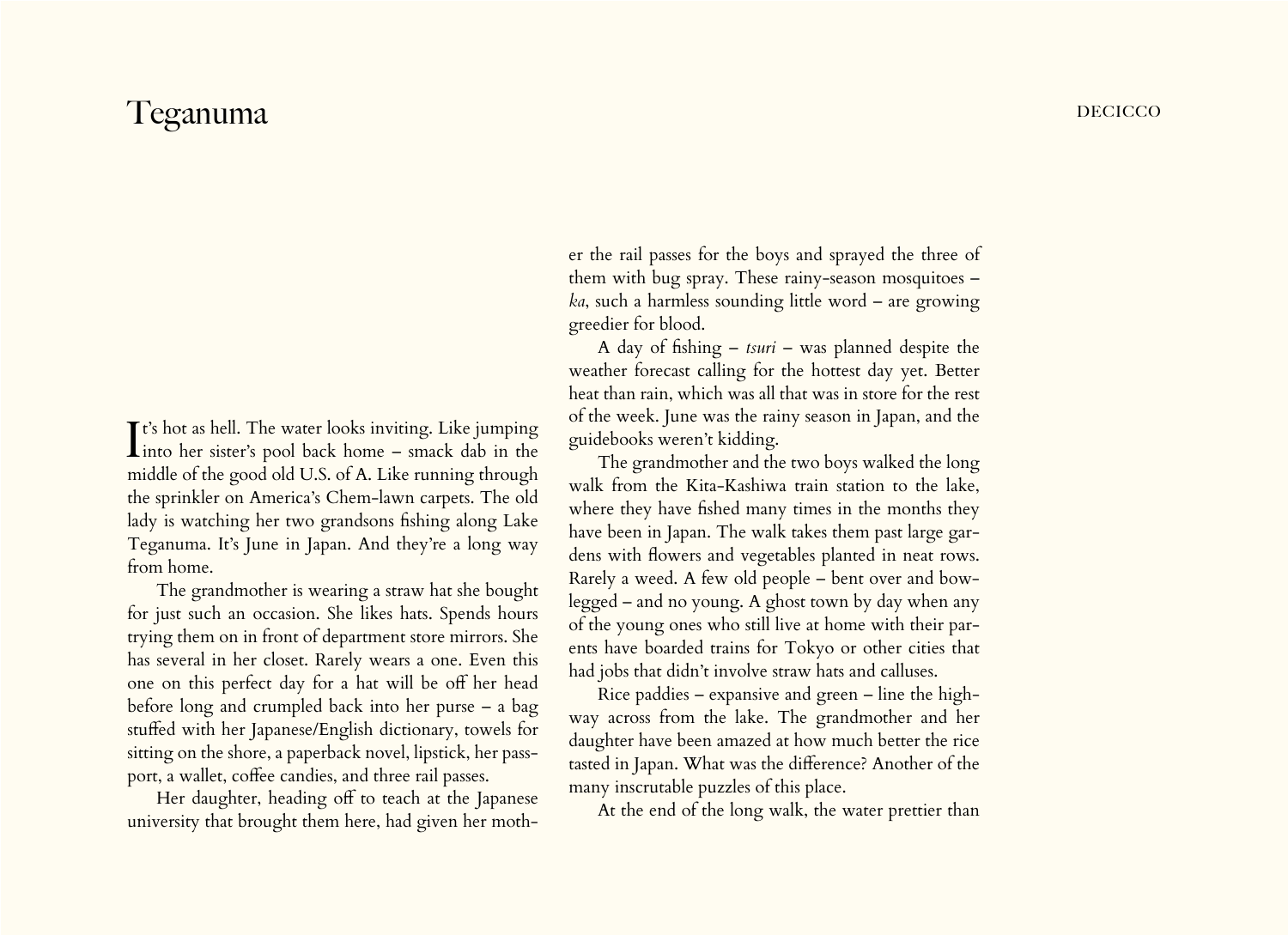any painting mirrors back the shore of green and the many walls of rocks, each wall another seat for her, another place to plop her purse and her book.

Today's gear dropped like breadcrumbs along the shore in the hours they have been here. A half-eaten bag of Skittles. A spool of fishing line beside a Swiss Army knife. Two half-empty bottles of water. It's mid-afternoon now. And it's not getting any cooler.

There are two swans today. They had only seen one the last times they were there. The grandmother smiles and looks for any babies, the cygnets that might be in a nest nearby. How can you tell a male swan from a female? Was this a pair?

"Nearly always monogamous," one website said. With an interesting qualifier. "A divorce might occur is there were *nesting* problems." It seems no creature is spared from such loopholes in the marriage contract.

One swan is gliding down the river toward them. The other is cleaning itself, like a cat. Its long neck dipping from side to side as it licks itself clean. Stopping only to dip its head into the water to nibble at something. Breakfast?

Pigeons – or are they doves? – coo and gather and swoop from one shore to the opposite. She makes a note to look up the difference, if there is any. There isn't.

A black bird she's seen here before dives from the sky straight to the water without surfacing for as long as she can keep her eyes on him. It's sort of like a heron with a long neck and sleek, but black. She's never seen such a one in America. Yet another Google search.

Bubbles pop from the depths of the water. Fish? Maybe just rocks settling, her grandson the fisherman explains.

The whirs of the casting and the reeling mingle with all of this nature. The kiss of the carp. The splash of their rogue leaps. And always in the background the low grumble of cars crossing the bridge over the water.

Across the lake, a noisy truck is churning away and a guy with a big hose aims at the grass in the park that runs along the opposite shore. From here, the grandmother can't tell if the worker is wearing goggles or a facemask. He definitely has on one of those towels or scarves she's seen workers wear, tied in the back leaving two streamers poking out like pigtails. He's spraying a hose as big as a water cannon from a fire hydrant back home. One of those hydrants disguised as a cartoon character – arms wide open and painted in kindergarten colors. Cheerful and reassuring. Like the water there would be used for play and not to put out fires that could burn down a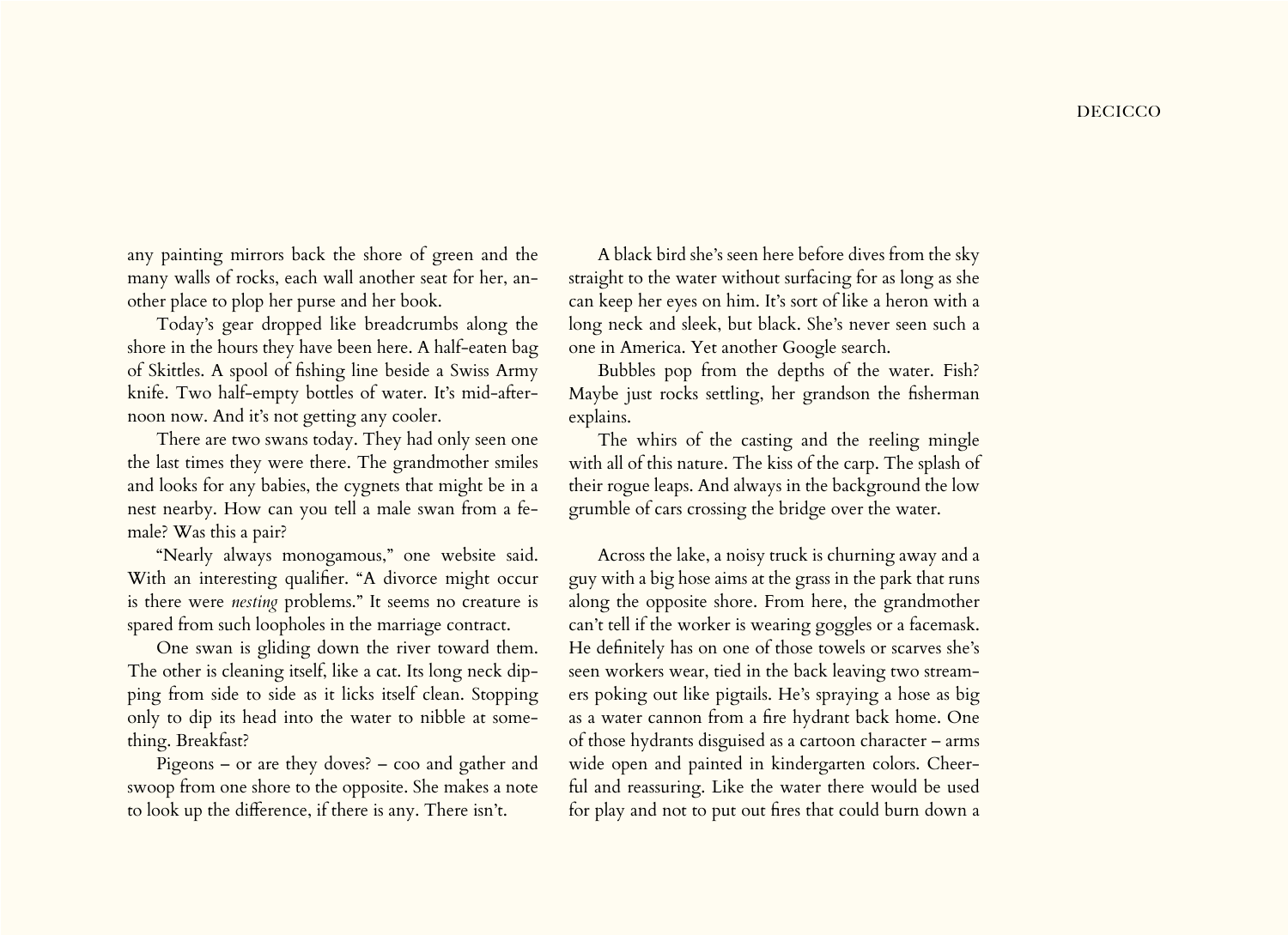house or raze an entire city block.

There are other workers with him. One guy working the controls on the truck.

Another couple standing around doing god knows what. Slackers come in every flavor.

Tatsuo is the guy spraying.

The bullfrogs seem louder today. They sound huge and prehistoric. And there are more of them.

"It sounds fake," said the younger boy, seven years old and already bored with fishing. He would much rather be playing basketball or baseball or soccer. Anything that involves a ball and running.

His brother, four years older, could sit by the river all day long, staring into the deep, tying and re-tying his bait and messing with his tackle box.

"The visibility isn't good here," he pronounces. "I'm gonna try a popper." He switches to the corn from the can he opened the night before. A day of fishing means a night of preparation. And he enjoys every moment of each.

The little one puts down his rod and picks up a rock. He throws it out toward the turtle sticking its head out of the water. His brother scolds him and tells his grandmother, "I knew we shouldn't have brought him."

She goes back to Kawabata's *Thousand Cranes*. Pretends she doesn't hear him. Yeah, she knew it'd be tough taking both of them. But the little one insisted. He wants to be treated like a big guy for once. The night before he even talked himself into believing he would catch a fish.

The grandmother is watching the boys like a hawk. The book in front of her is only a "blind," like one of those the shoguns hid behind to shoot their ducks at Hama-Rikyu. The little one loved that trip to the Tokyo gardens. He peeked through the hole and pretended he was shooting a bow and arrow just like the shoguns before him. They all got a kick out of the monument built to honor the souls of the dead ducks. You wouldn't find one of those in America.

The grandmother peeks above her book to watch the little one continue to piss off his brother, who has moved with his rod and his bottled water to a spot further down the shore.

A water bug scuttles across the surface of the lake. It hardly makes a ripple or a wrinkle in the water as it gets closer. Do they bite? No need to worry herself about that. No way will her grandsons actually go into the water. They will stay on shore. Here beside her.

They are all just looking in. Only taking what could be had from the shore – photographs and fish they will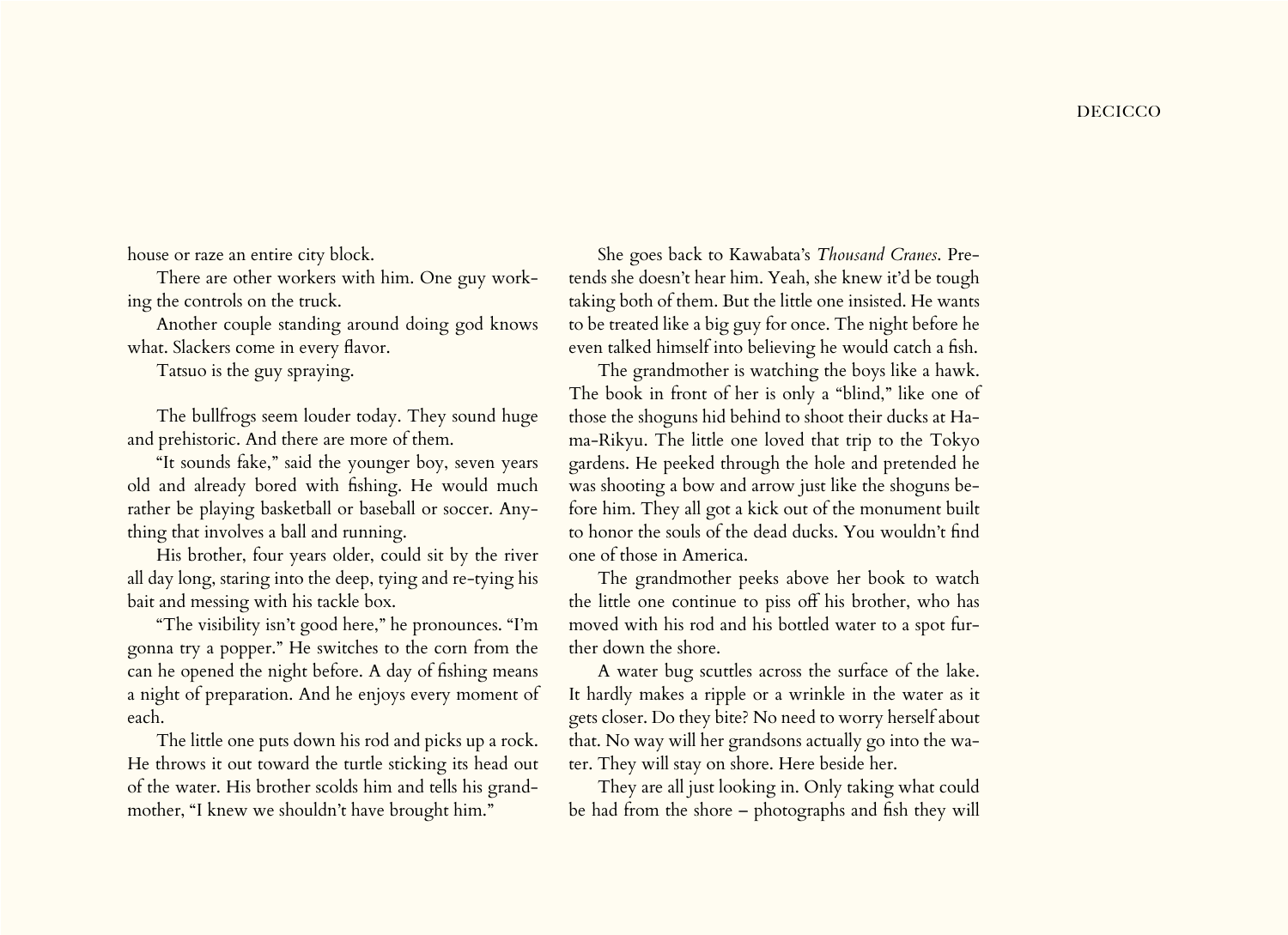throw back in.

The grandmother's attention shifts from the water below to the sky above, on the lookout for bees and any other creatures who might appear from out of the blue. There are so many dangers in this world.

She remembers the horror stories about the Japanese hornets – as big as hummingbirds and one sting could kill you. "Better watch out," the native Japanese warned. The sting doesn't kill right away. It festers. A slow death, an agony of fever that starts with a rash radiating out from the sting itself. Bees here are called *mitsubachi* – like a car gone haywire.

*When Tatsuo was a little boy, there was an old man in neighborhood that all the kids were afraid of. And, like children everywhere, they jeered at what they feared. He and his friends called the man* Kumo-san *because the old man walked with his arms and legs curved like the embrace of a spider.*

*The kids would follow* Kumo-san *to his lair and watch from the bushes outside. They never saw anything outside of the ordinary, but they watched all the same. They didn't know themselves what they expected to see, but that didn't stop them from looking. And throwing rocks. After long afternoons wasted on an old cripple snapping at his flowers with rusty clippers or pruning his fruit trees, the boys would go back to their ball* 

*games and their mud pies in the dirty playground in the center of their apartment buildings.*

*"At night is when it happens," Tatsuo remembers the older boys saying. "At night,* Kumo-san *comes out and grabs kids who linger too outside their doorways." Their mothers and fathers gathered them up soon after dark – long after the 5:30 song played on the loud-speakers – and corralled them*  inside. So "night" was a safe place for all of them. The spider *never really had his chance.*

The grandmother watches a water snake pop up his head across the lake, a tiny blue slit on the map of Japan tacked up in the kitchen of the apartment they are leasing. Its perimeter twenty-three miles around but only two-and-a-half square miles of lake. At the point where they sit, a river runs toward it. Not really running. Creeping may be a better way of describing it. Stagnant in some places, this lake is sometimes called a pond, a marsh, a swamp.

For 27 years in a row, Teganuma was listed as the most polluted lake in Japan. Things changed at the turn of the millennium, when the North-Chiba Channel was dug to connect two rivers – the *Tone* and the *Edo* – to the lake, feeding Teganuma with much-needed fresh water. The grandmother, of course, doesn't know all that. She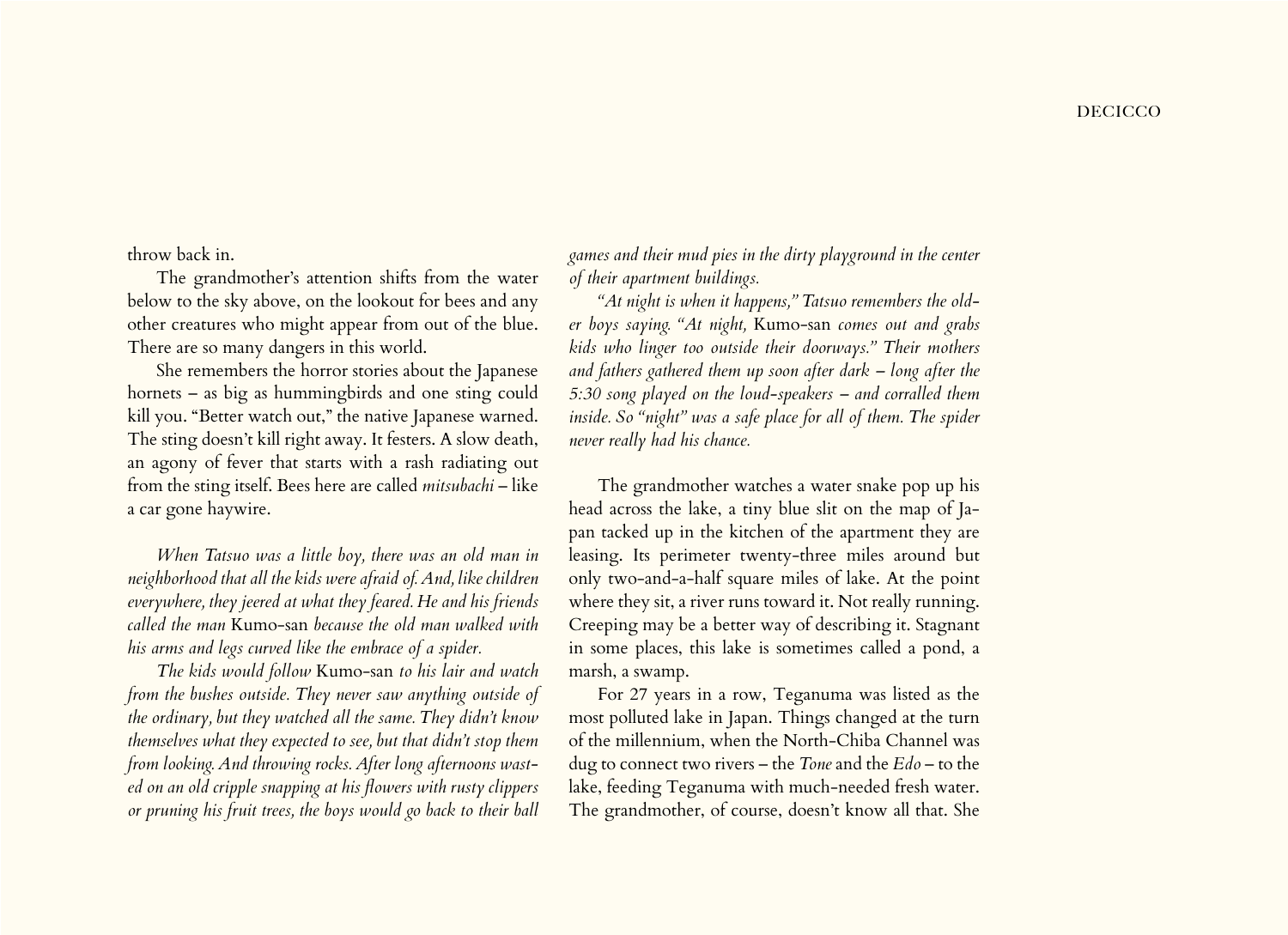## **DECICCO**

can only see what's right in front of her.

Garbage – plastic bags, cellophane cigarette wrappers, bottle tops, tampons – lodges itself into crannies along the shore. Sludge and muck matted up against the reeds and lily pads in the shallows. From a distance, the spot is lovely. But up close, things look different.

The grandmother grimaces and directs the boys' attention to the snake several feet away. "Grandma, you're afraid of snakes?" the little one asks, feigning incredulous but just as frightened. "Why are you so worried? Who cares about snakes?" he prods.

Reasoned responses would mean nothing to the boy. His grandmother is simply a scaredy-cat.

A few minutes later, she sees out of the corner of her eye that the snake – maybe a different one, who would know? – is right under her feet, which dangle from the rocks where she sits right above the water. She gathers the little one closer to her. She jumps up and warns the older boy what's coming toward him right now.

From his place on the rocky ledge with his bottled Suntory water and his bags of treats that double as bait, the boy sees nothing to be afraid of. Only another snapshot to be filed away under Japan: *Four months in the year 2013*.

*Tatsuo was a young man of 20 when* Kumo-san *died. A small obituary in the* Shimbun *told him more than anyone else had. It seems the man was the last survivor of the Nagasaki bombing. He was only 75 but he looked over 100 even when Tatsuo was a boy. Tatsuo had read in his schoolbooks about the bombing in 1945, only days after Hiroshima's. But so little was said in the living rooms and kitchens outside of the classrooms where history was taught. Everyone he knew would just as soon forget about the bombs*. I guess that's what happens when you get old*, Tatsuo thought. He remembered the Hershey bar wrapper his grandmother kept framed in the alcove of her entranceway. An American soldier had given it to her when she was a girl.*

*Tatsuo went to the shrine to honor the old man. Several of his friends, too, had shown up. They talked about the old man and joked about what they'd find in the web* Kumo-san *had left behind.*

*"Maybe a dead fly." "A beetle."*

*"Naoko's corpse." They laughed hardest at that one. The pretty young girl had disappeared years ago. Rumors turning to myths. No room for the truth. Naoko Yagi simply up and left – ran away to Tokyo to get away from this small hilly town that stank like sewers.*

*The old man's survival had gone unrecognized – thus un-*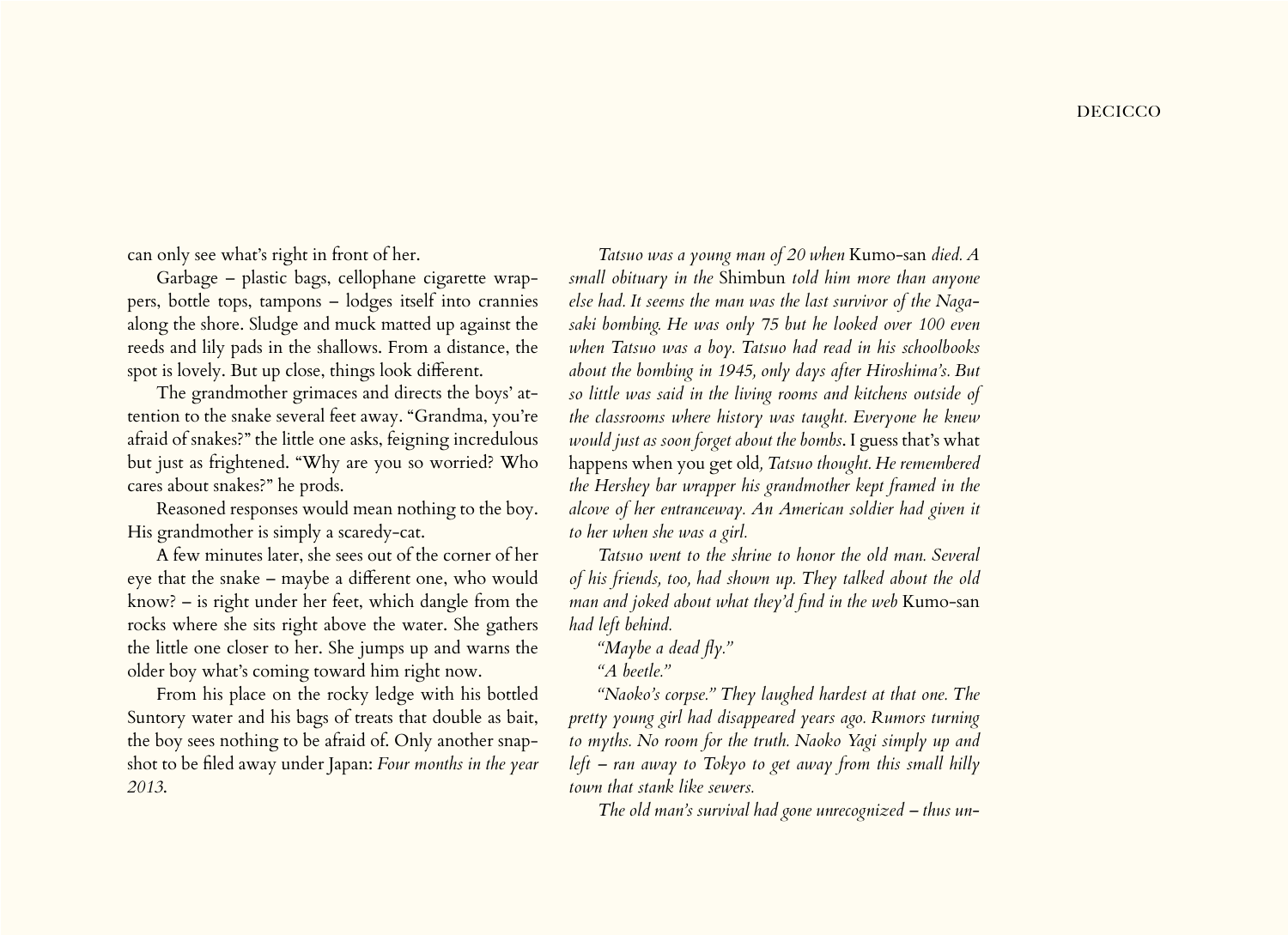*heralded – by this pack of friends who had spent their childhood taunting him. They hung their heads when the jokes ended and each remembered what the newspaper had told them.*

The little one goads the grandmother into crossing the bridge to the other side of the lake. There he can play on the swings and the slide, while his brother fishes. They walk to the other side. Looking down from the bridge, they see carp swimming in the dark green water. More for them to take from Teganuma.

"I think we found the jackpot. Now we just have to find the technique," the older boy says, running ahead to try his luck. Only a week ago, he caught a carp bigger than any he could have expected. The grandmother's iPhone videos and pictures the only proof of a fish that didn't get away. But given back. The boy had spent at least a half-hour pulling the giant *koi* to shore – no reel or net to help him – only to return it lovingly to the waters it came from. He watched it swim away that afternoon as proud of his letting go as he was of his catch.

The men are still at work, but the grandmother carefully leads the boys past them. "*Sumi-masen,*" she says, scurrying out of their way. She bows deeply, always mindful of the manners of the Japanese.

"These people are all so polite," she tells everyone back home in the postcards and emails she writes. *These people*. Never a good phrase to use. "They have been so good to us. So helpful and kind."

Tatsuo bows back and mumbles. "*Gaijin.*" He can spot them a mile away. Foreigners come and they go. Eventually they all go. Taking with them their earmarked travel books, their sutras and trinkets from shrines and temples and kiosks. No *gaijin* leaves Japan without a suitcase full of fans and chopsticks and tea ceremony paraphernalia they'll never use at home. If they're really adventurous – and have spent a lot of yen – they'll pack souvenirs of samurai and sumo and maybe even a Japanese baseball game. No one but the old folks pays for Kabuki anymore. And geisha are good for nothing but a photograph taken on the streets. No *gaijin* would pay for anything more than that.

The grandmother pushes the little one on the swings while the older boy rips into a packet of carp bait and mixes it with water from the lake. The boy kneads it into a wad of dough and tears off a piece for his hook.

*Who taught him how to do that?* Tatsuo wonders. *No worm for this kid. He's even using the right bobber.* Needle-thin and hand-painted with the neon of orange and green stripes – the *koi* bobber pokes straight up after the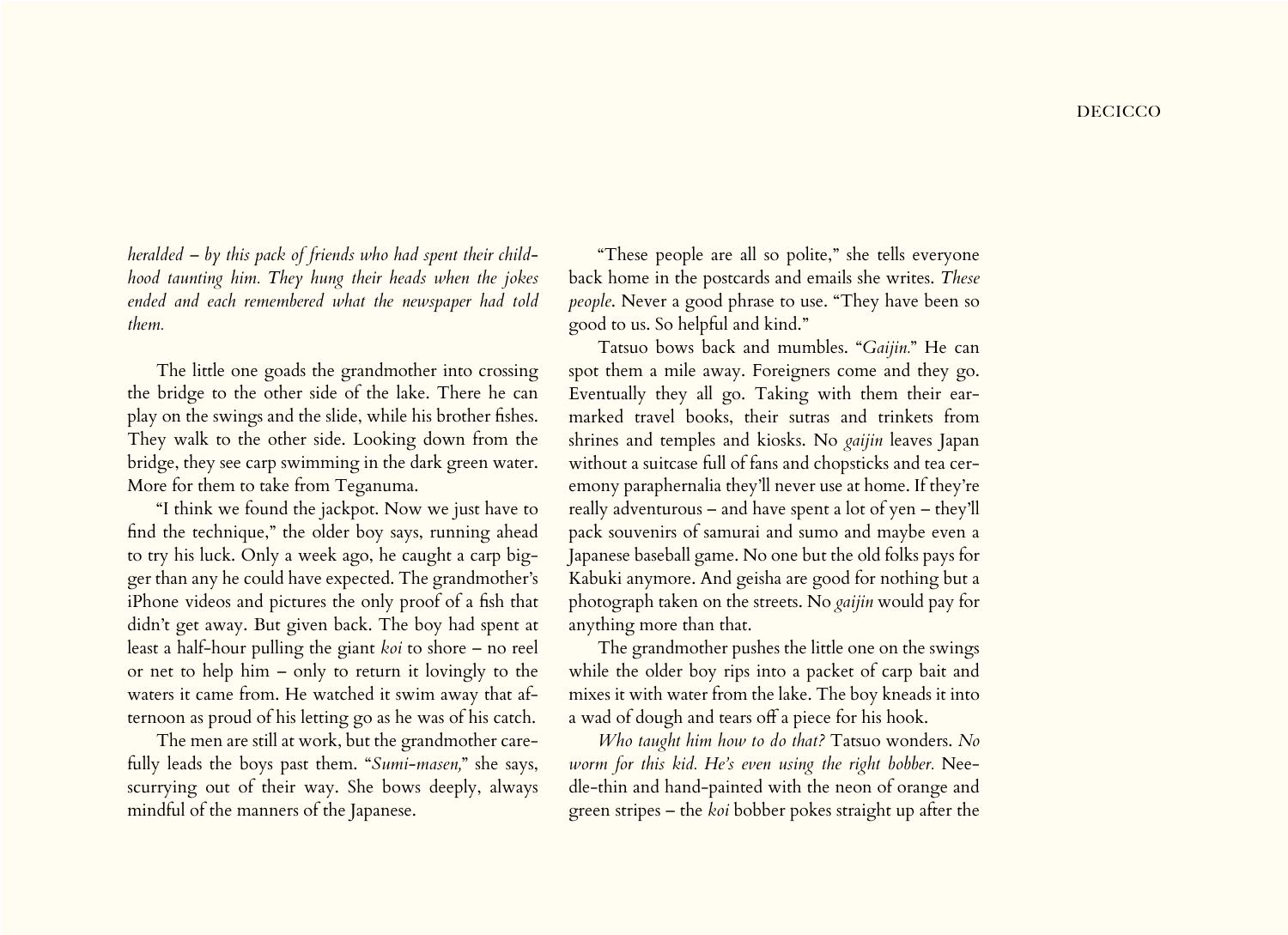boy's perfect cast.

If it weren't for the American tennis shoes and the headful of blond curls, the boy could pass for a native. *He must have spent a lot of time here already*, Tatsuo figures. *He must have met up with some real Japanese fishermen*.

Tatsuo turns back to his work. *Let them enjoy this island while they can. It will never be theirs*.

Of all the foreigners who visit, it's the Americans who really gall Tatsuo. They come with their American dollars and think they can buy whatever they haven't already stolen. Like crows feasting on the intestines of the dead kitten he had seen only this morning on the side of the road.

The Americans are always laughing and loud – when not bent over their train schedules trying to figure out how to get where they are going next. At the grocery store too you can see them scratching their heads, flipping through the pages of their dictionaries trying to tell the difference between sugar and sea salt. Their eyes wide open

– some with horror – at what they find in the fish aisles.

Tatsuo wipes the sweat from his brow with his T-shirt – its message in "Jenglish":

*Get peace a chance*.

The grandmother is singing a song as the little one goes back and forth and back and forth on the swing. Some English words Tatsuo didn't learn in high school, where they were made to pore over passages that had nothing to do with America today. None of them cared about England. England had nothing to do with America as far as they were concerned. Japanese teen-agers only to master the language of their pop heroes and legends.

Did you know that the first American teacher to come to Japan was Ronald MacDonald? No, not *that* Ronald McDonald. This lame entry was one of the English lessons in Tatsuo's high school textbook. Students learned nothing of the real America. What was the first American fast-food chain to come to Japan? Here's a clue. He's some kind of colonel in a sparkling white suit and string tie. Not the kind of outfit to wear eating this greasy finger-lickin' good food. (Notice that *good* and *food* are pronounced nothing like each other. And people think Japanese is a difficult language!)

*Row, row, row your boat, Gently down the stream. Merrily, merrily, merrily, merrily, Life is but a dream.*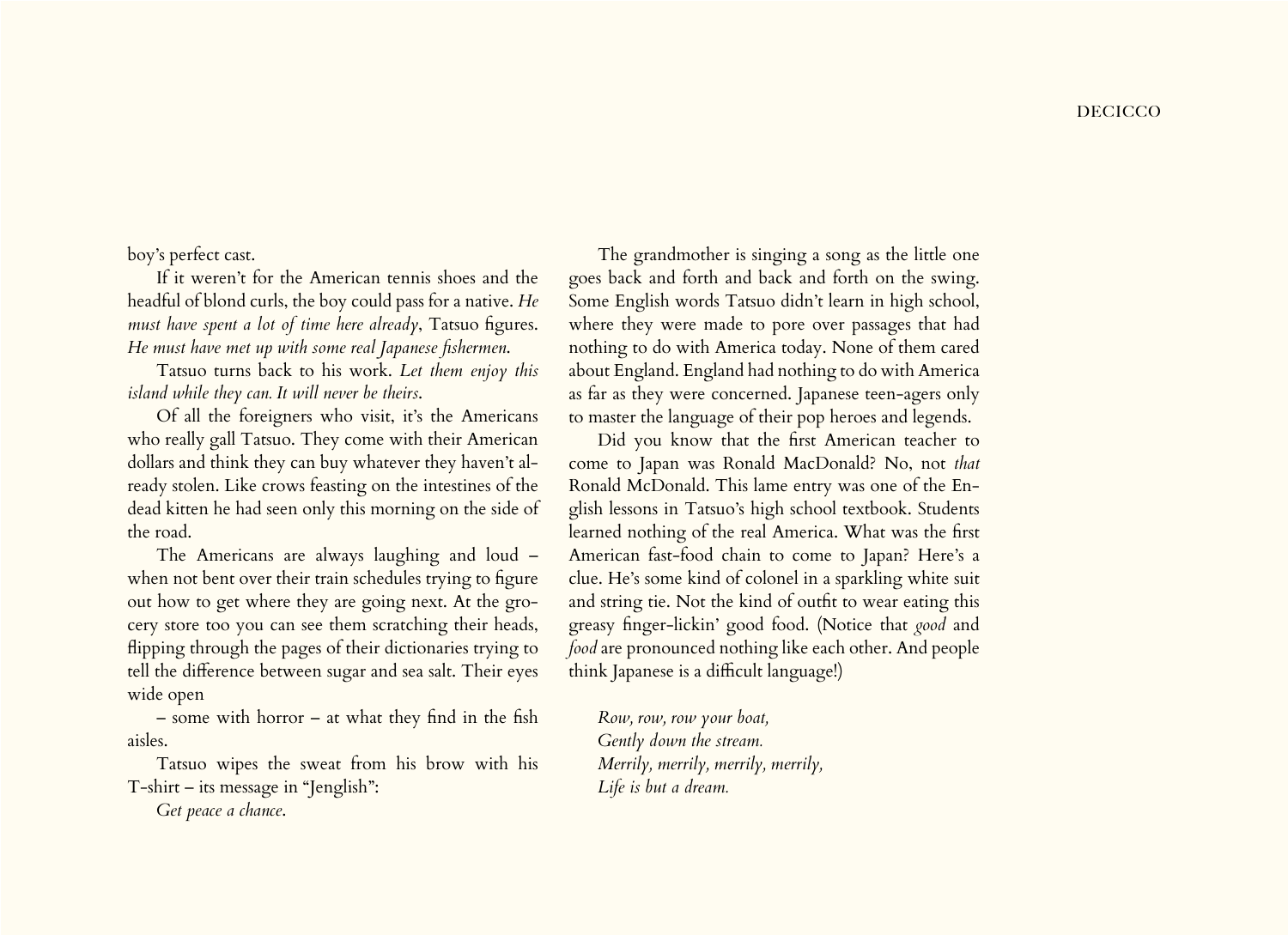Tatsuo remembers his own grandmother's songs. Not so different from this one, its chant speeding up or slowing down to keep pace with the swing. Tatsuo cringes to think his *sobo* may have learned such songs during the Occupation. Maybe she sang them to Tatsuo's mother, who was born years after the Americans finally went home. American soldiers and generals – and each's entourage – had patrolled cities and villages throughout Japan until 1952.

His grandmother told them the stories. She made it sound like a magical time. But something didn't sound right to him. The Americans rebuilding a sand castle they themselves had knocked over.

There may not be a lot of Japanese who feel the way that Tatsuo does. He never claims to speak for his entire generation. He certainly doesn't speak for those who bend to a bow that is never low enough. An *ojigi* that stoops to submission.

Tatsuo and the other workers have been out since dawn. They have a lot of ground to cover – literally. They're spraying insecticide on the grasses of all the parks in Chiba Prefecture. Not all in one day, of course. It'll take a few weeks. And then they'll start all over again and do each one more time. Twice in a summer keeps down the spread of the pests that are the bane of their damp island.

They're supposed to wear goggles as they spray – at least the guy with the hose is supposed to – but Tatsuo is too sweaty as it is. The goggles steam up and block his view. He wouldn't want to aim the hose anywhere it wasn't supposed to go.

He puts down the hose to wipe his eyes with the back of his hand. He takes off his rubber gloves and picks his nose. Mucus mixed with black dust. Sediment and snot. Time for a cigarette break.

The guys with him are yelling something fierce but Tatsuo's not listening. Yeah, yeah, he knows he's taking a chance lighting up so close to the truck. He steps farther away toward the lake and sucks on the last of his Seven Stars. Another cigarette, another 3 yen to the government. A small price to pay. He'll just have to buy another pack from the vending machine up the road.

He watches the American fishing just a few feet away. The kid really does know what he's doing. Shit, he's even got a *tanago* rod dipped in the water. Tatsuo remembers fishing for the tiny fish with his grandmother when he was this kid's age. Nothing like an *obaasan* to take you where you want to go. Old ladies everywhere must be like that with their grandchildren. Even in America.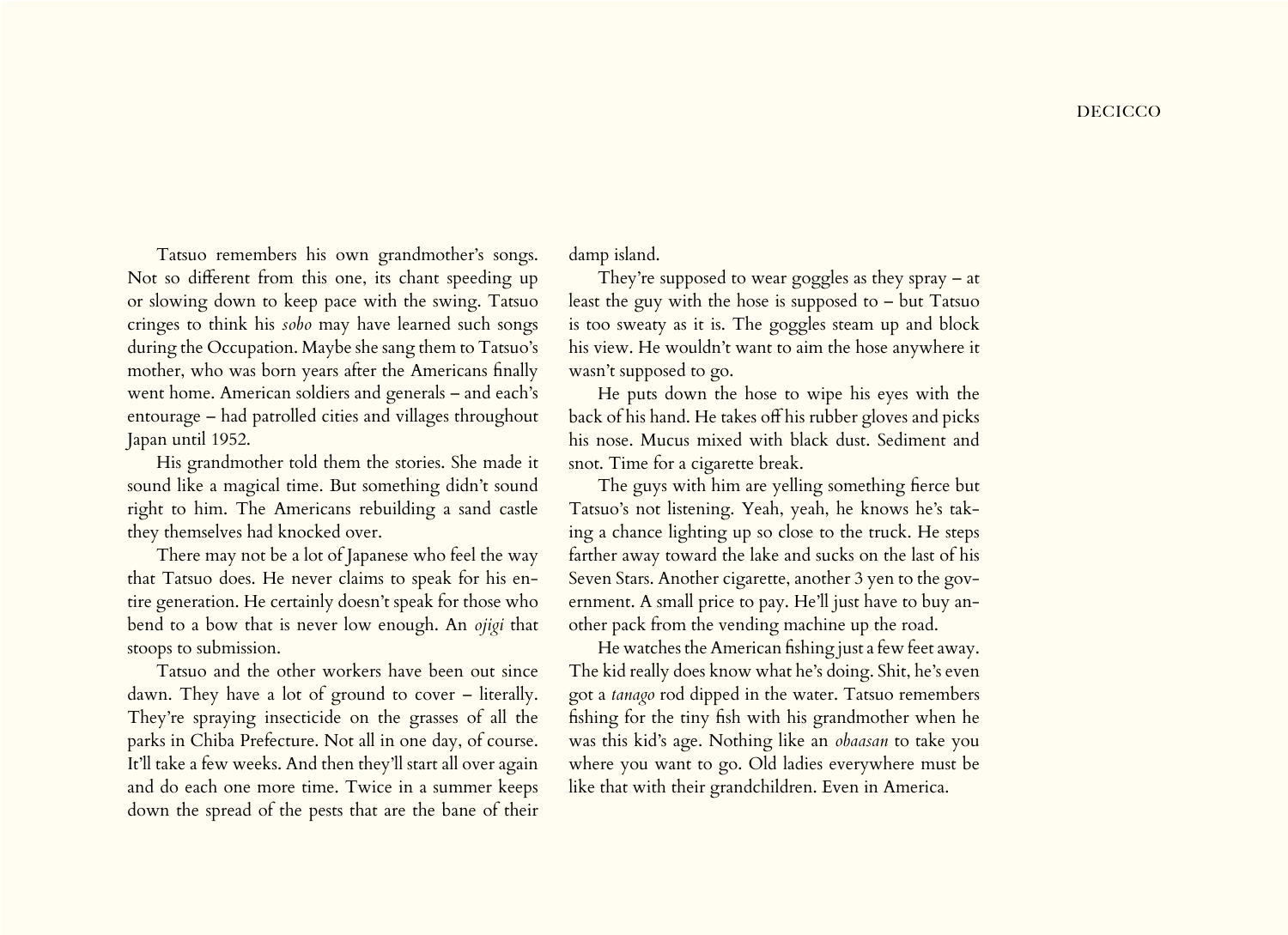The grandmother pushing the little one on the swings has her eye on Tatsuo. She's not sure she likes the way he has moved toward her other grandson. The truck, which stopped its churning when the man stepped away, has now resumed its growl. She sees that the guy inside the truck is motioning the guy with the hose back to work.

Just as she's watching this scene playing out to her right, a bee divebombs to her left. It's huge. She grabs the little one off the swing and walks away as fast as she can.

It looks like the bees – hornets actually – that she was warned about. She recognizes it from her Internet search – *Vespa mandarinia japonica* – confirming what they had told her. They kill more people in Japan each year than bears and snakes combined.

The little one screams and tears away from her grasp. "Don't run," the grandmother warns. She knows he would be no match for the hornet. And the less attention he calls to himself, the less likely the hornet will follow. At least, that's what she read.

The boy ran one way and the hornet flew another. *Thank God,* the grandmother sighed. Thank God.

One more crisis averted. From the moment the three of them boarded the train, the grandmother stood sentry over these two babies entrusted to her. The first order of

business keeping the little one from standing too close to the rails. Other obstacles followed, too many to mention. Cars zooming and boys not looking both ways. Slippery rocks and deep waters. Dirty hands and fish hooks. Snakes. And now this. No wonder she is gray and growing grayer every day.

Tatsuo is thinking about his own grandmother now. Thinking about *Kumo-san*. Thinking about the family he left behind in Kyushu. Island hopping to Honshu was the best thing he could have done under the circumstances. Jobs here on Japan's main island were plentiful. Nagasaki was good only if you wanted a life on the ports – fishing or loading.

And there were those memorials to contend with. The one-legged *torii* gate and a fucking Atomic Bomb Museum. *Torii* gates, at the entrances to Shinto shrines, are said to represent the transition from the profane to the sacred. After the War in the Pacific, they were rebuilt throughout the city, except at this one particular spot. Let it stand as it stood the day of the bombing. Separating the profane and the sacred. Either or. You can't have it both ways. The Americans tried.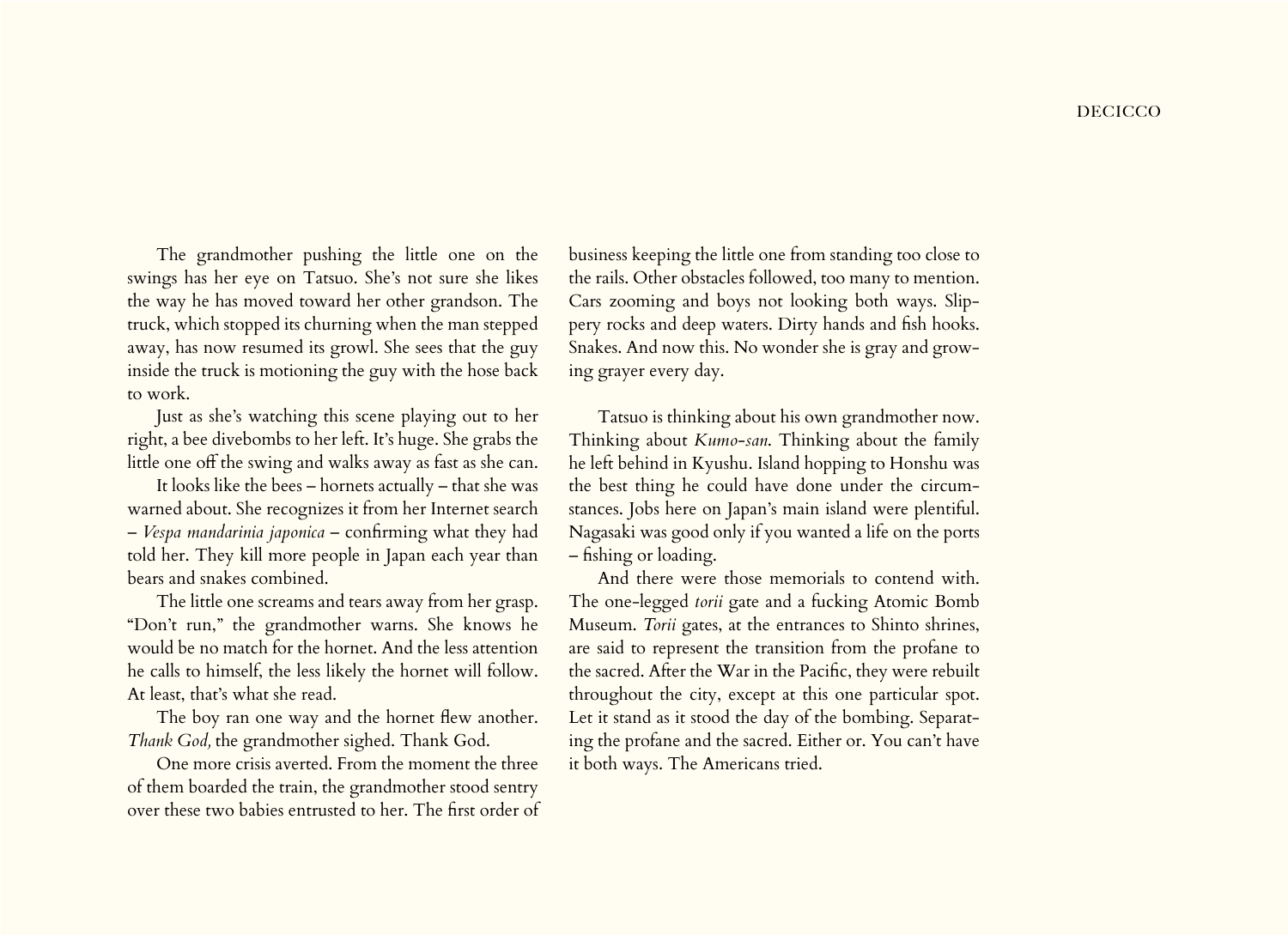## 15 DeCicco/TEGANUMA

He left one small island for a larger one shortly after *Kumo-san*'s funeral. The old man was cremated and his ashes scattered, like the ashes of those incinerated on August 9, 1945 by "Fat Man." The plutonium bomb destroyed the city of Nagasaki in less than a second. Seventy thousand people – mostly civilians – dying that very day. Hundreds of thousands of others died later from radiation poisoning. How dare the Americans give a bomb such a jolly name. Like Santa Claus. Like a round little fellow with his arms full of balloons for the kiddies. And candy. Hershey bars.

Tatsuo watches the grandmother round up the two little boys and their belongings. They are leaving Lake Teganuma. Going home. Maybe not to America today. But certainly tomorrow. Some tomorrow. They would take back with them the photographs and the stories. Japan is good to its visitors.

Tatsuo wants to send them away with something they hadn't expected. Something they ought to have. Something they deserve.

The water spewing from his hose is lethal. The systemic insecticide is a cancer cocktail. He holds on tight with his big rubber gloves. He wants to make certain he has complete control of the serpent rising to its prey.

Doesn't his name tell it all? *Tatsuo*. Dragon.

Tatsuo turns the hose in the direction of the Americans. The guy in the truck shouts something at Tatsuo. "*Yamero*!" After a lifetime of World War II movies, the grandmother hears menace in the language of the Japanese. What could be more threatening than a *kamikaze*? There's no reasoning with a man who would sacrifice his life for his convictions.